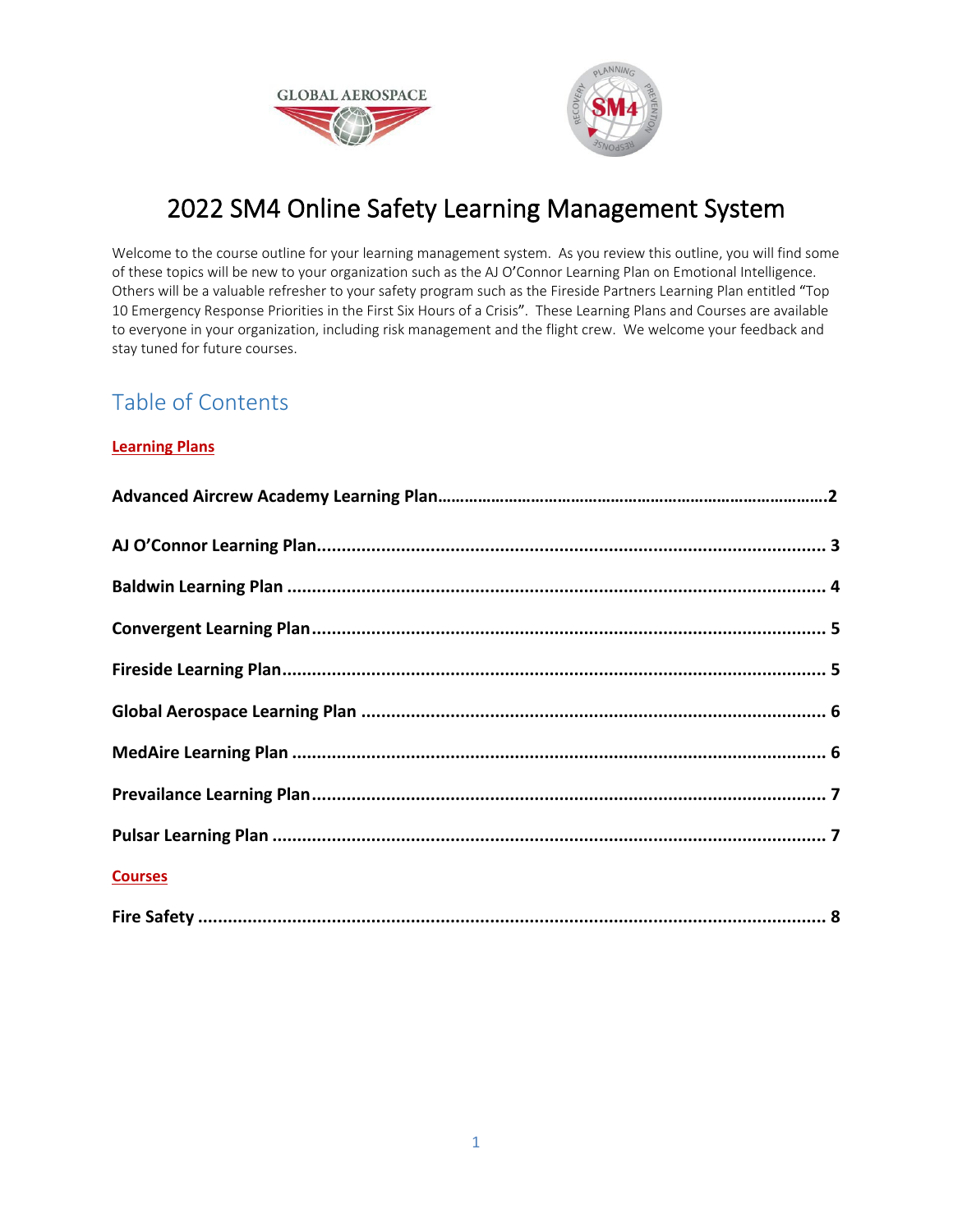

# *AirCrew Academy Learning Plan*

# *Module 1 ‐ Introduction to Runway Excursion (15 minutes)*

- Know about the various business aviation runway excursions in recent years
- Identify leading causal factors in runway excursions
- State the top three focus areas to prevent a runway excursion

# *Module 2 ‐ Stabilized Approach (15 minutes)*

- Identify key issues of an un-stabilized approach
- Understand why Failure to Go-Around is the number one risk factor approach and landing accidents
- Review a high-profile runway excursion and the final NTSB report analysis
- Know the Go-Around Decision-Making and Execution Project's summary of recommendations
- Review the recommendations for profile, configuration, energy, and general guidelines

# *Module 3 ‐Wet or Contaminated Runways (15 minutes)*

- Understand why wet or contaminated runways are a leading causal factor in runway excursions
- Review runway excursions during 2019 and 2020 that occurred on wet or contained runways
- Know the FAA recommendations
- Know the impact of not grooved and non PFC runways

# *Module 4 ‐Winds (15 minutes)*

- Know that crosswind or tailwind are causal factors in runway excursions
- Review a runway excursion incident

# *Advanced Aircrew Academy ‐ Final Assessment*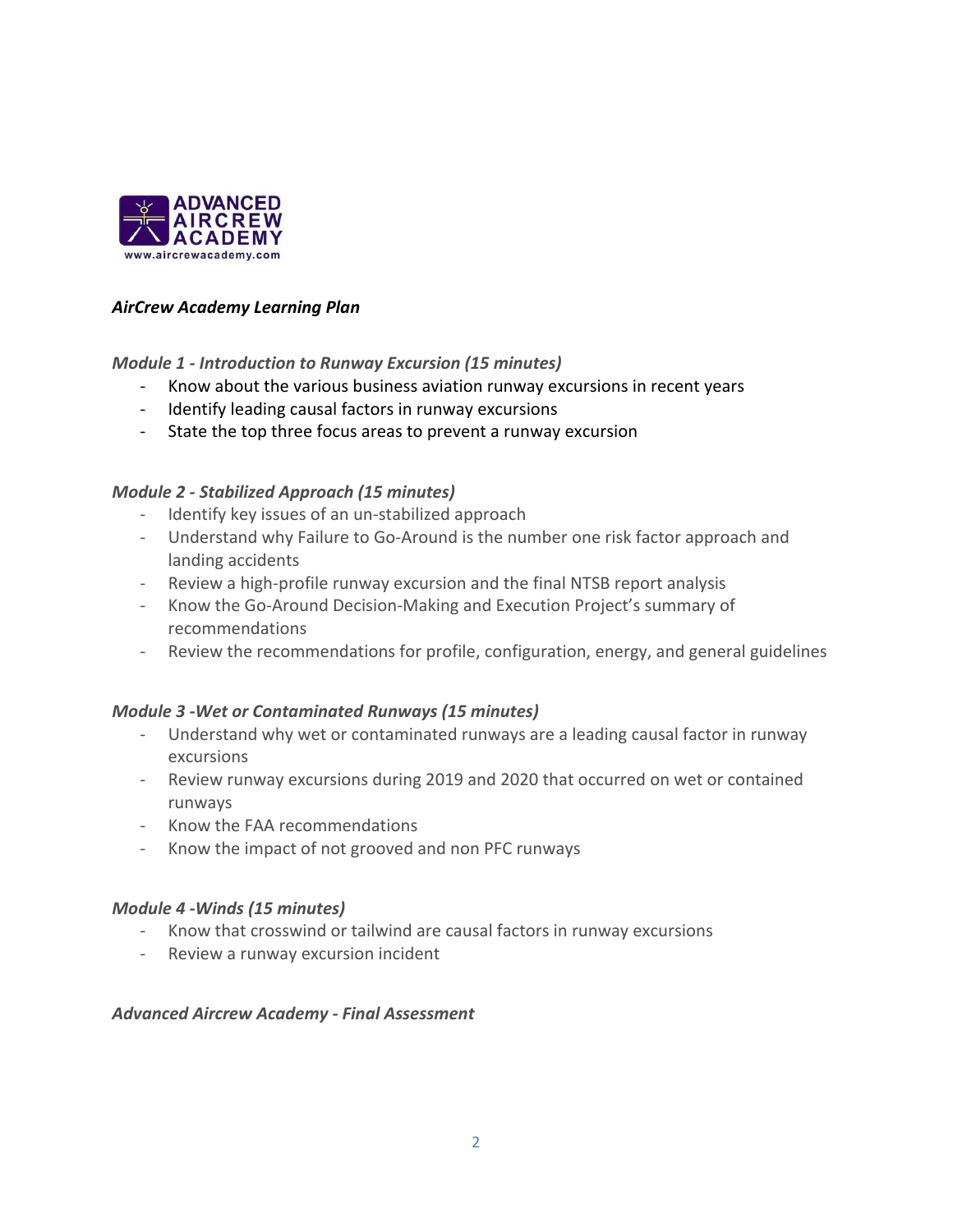

# *AJ O'Connor Learning Plan*

# <span id="page-2-0"></span>*Module 1 ‐ Understanding Emotional Intelligence Part 1 (15 minutes)*

- <sup>−</sup> Explain what emotional intelligence means
- <sup>−</sup> Identify your current emotional intelligence strengths and development needs
- <sup>−</sup> Outline how our brains process emotion
- <sup>−</sup> Describe the primary drivers of emotional intelligence

# *Module 2 ‐ Understanding Emotional Intelligence Part 2 (10 minutes)*

<sup>−</sup> Identify and recognize the four primary Emotional Intelligence (EI) drivers

# *Module 3 ‐ Building Self‐Awareness (10 minutes)*

- <sup>−</sup> Identify four self-awareness skill builders
- <sup>−</sup> Describe how to improve your levels of self-awareness
- <sup>−</sup> Outline the benefits of being more self-aware

# *Module 4 ‐Strengthening Self‐Management (10 minutes)*

- <sup>−</sup> Identify four self-management skill builders
- <sup>−</sup> Describe how to improve your levels of self-management
- <sup>−</sup> Outline the benefits of better self-management

# *Module 5 ‐ Strengthening Social Skills (10 minutes)*

- <sup>−</sup> Identify four social skill builders
- <sup>−</sup> Describe how to improve your levels of social-skills
- <sup>−</sup> Outline the benefits of better social-skills

# *AJ O'Connor ‐ Final Assessment*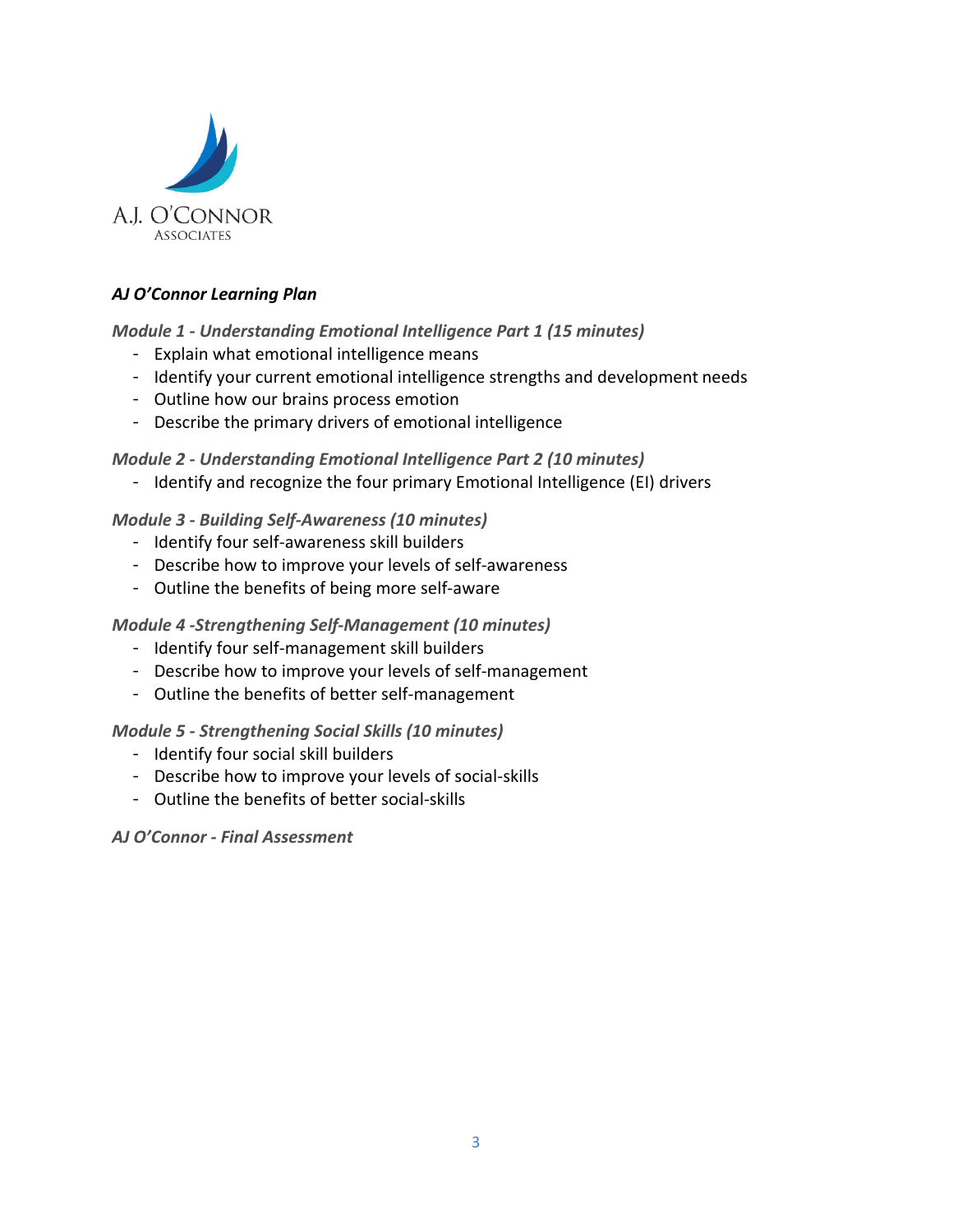

# *Baldwin Learning Plan*

# <span id="page-3-0"></span>*Module 1 ‐ Safety Manager Training (10 minutes)*

- <sup>−</sup> Recognize the importance of SMS
- <sup>−</sup> Define why we have SMS

#### *Module 2 ‐ SMS (10 minutes)*

- <sup>−</sup> Define what SMS is
- <sup>−</sup> List the safety objectives of our organization

#### *Module 3 ‐ SMS Component Safety Risk Management (10 minutes)*

- <sup>−</sup> Properly identify a hazard
- <sup>−</sup> Analyze and mitigate hazards

#### *Module 4 ‐ Safety Assurance (10 minutes)*

- <sup>−</sup> Analyze data regarding safety assurance
- <sup>−</sup> Implement and manage change

#### *Module 5 ‐ Safety Promotion (10 minutes)*

- <sup>−</sup> Cultivate a safety culture within the organization
- <sup>−</sup> Promote safety and feedback amongst employees

#### *Module 6 ‐ What Is Just Culture? (10 minutes)*

- <sup>−</sup> Manage human error
- <sup>−</sup> Define the three types of behavior choices made by employees

#### *Baldwin ‐ Final Assessment*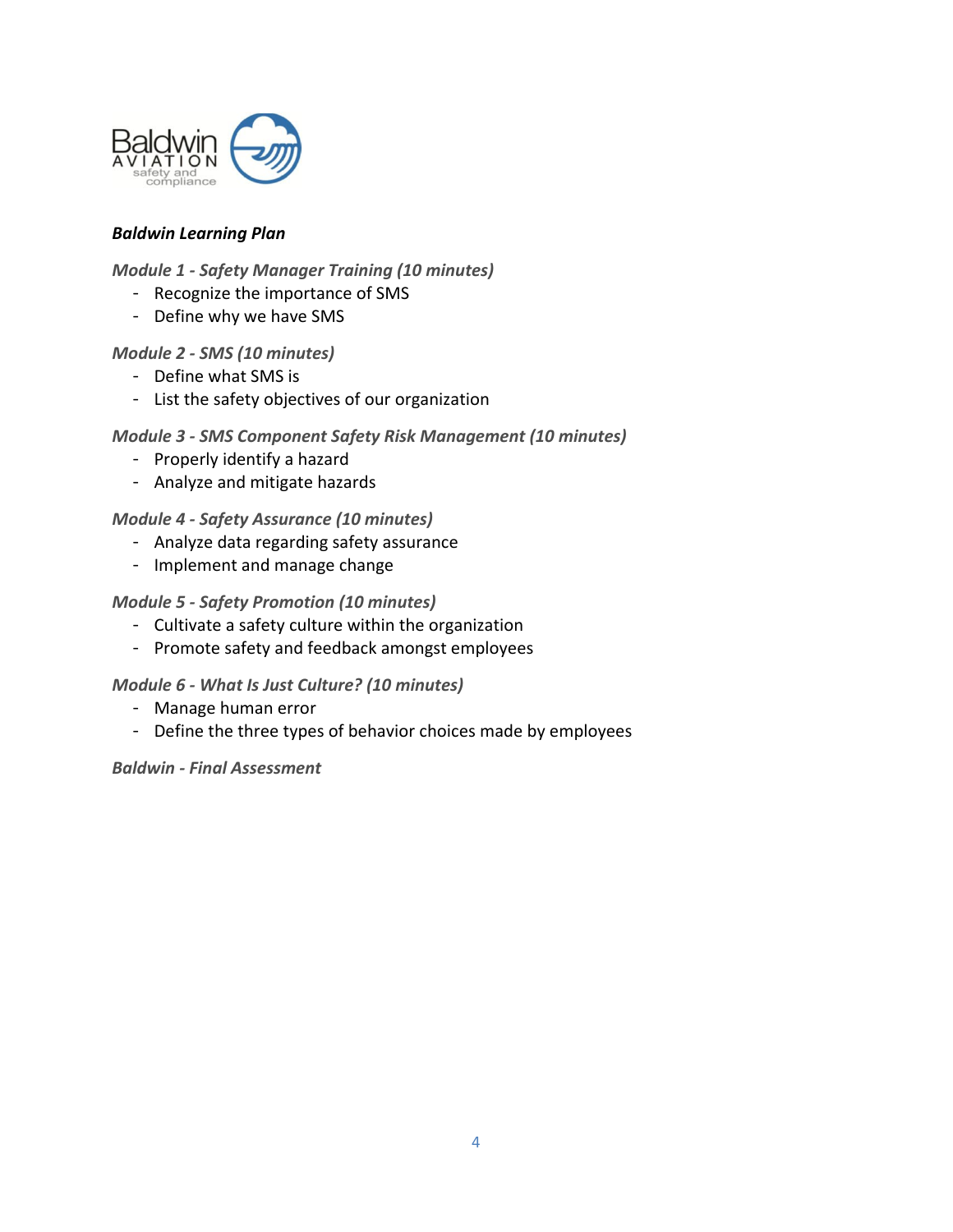

# *Convergent Learning Plan*

<span id="page-4-0"></span>*Module 1 ‐ Introduction to the Blue Threat (10 minutes)*

- <sup>−</sup> Define the Blue Threat
- <sup>−</sup> Explain the important concepts the of Blue Threat approach to Excellence

# *Module 2 ‐ Recognition of Error Types (5 minutes)*

<sup>−</sup> Recognize personal errors in the absence of negative consequences

# *Module 3 ‐ Getting Back Inside the Lines (10 minutes)*

<sup>−</sup> Recognize the four reasons for noncompliance

<span id="page-4-1"></span>*Convergent ‐ Final Assessment*



# *Fireside Learning Plan*

*Module 1 ‐ The Top Ten in the First Six Part 1 (10 minutes)*

- <sup>−</sup> Explain what a crisis situation is
- <sup>−</sup> List the steps required to respond to the crisis
- <sup>−</sup> Describe the steps required to respond to crisis

*Module 2 ‐ The Top Ten in the First Six Part 2 (10 minutes)*

- <sup>−</sup> List what steps to take to gain a greater awareness of the crisis
- <sup>−</sup> Prioritize actions required to mitigate the crisis as much as possible
- <sup>−</sup> Structure a stabilization and long term response strategy

*Fireside ‐ Final Assessment*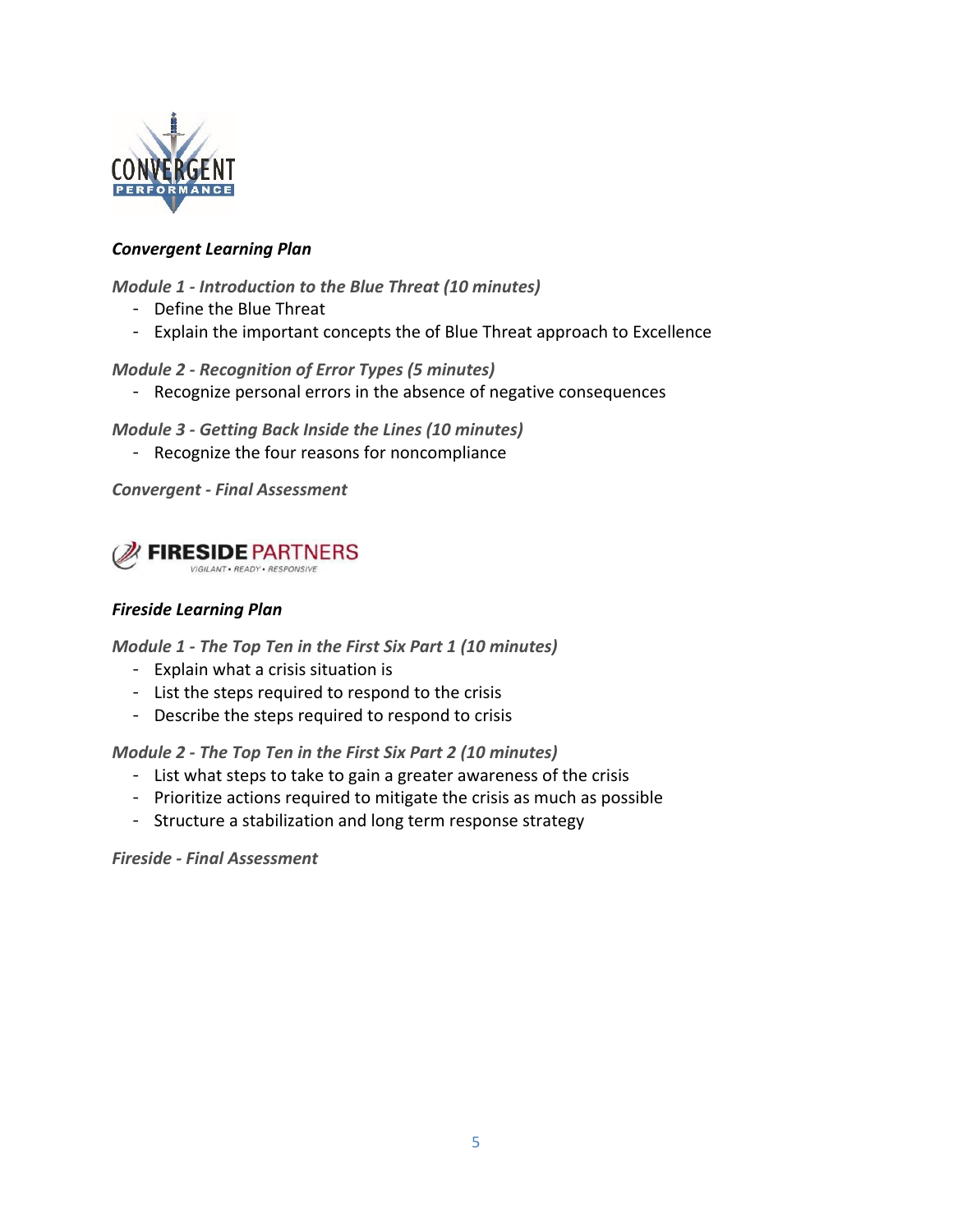

# *Global Aerospace Learning Plan*

<span id="page-5-0"></span>*Module 1 ‐ History of Aviation Insurance (10 minutes)*

- <sup>−</sup> Describe the evolution of aviation insurance
- <sup>−</sup> Summarize the lineage of Global Aerospace

# *Module 2 ‐ Types of Aviation Insurance (6 minutes)*

- <sup>−</sup> Identify the main types of aviation insurance
- <sup>−</sup> Describe what each type of aviation insurance covers

*Module 3 ‐ Certificates of Insurance (10 minutes)*

- <sup>−</sup> Describe different types of Certificates of Insurance
- <sup>−</sup> Explain why Certificates of Insurance are required

*Global Aerospace ‐ Final Assessment*



# *MedAire Learning Plan*

<span id="page-5-1"></span>*Module 1 ‐ Introduction to Travel Risk Management (7 minutes)*

- <sup>−</sup> Describe what travel risk management is and what it covers
- <sup>−</sup> Identify potential travel risks
- <sup>−</sup> Identify questions you should ask yourself to ensure you are prepared

*Module 2 ‐ Flight Department and Travel Risk Management (5 minutes)*

- <sup>−</sup> Describe how the Flight Department's risk management works within the company's overall travel risk management program
- <sup>−</sup> Identify considerations which must be made in relation to risk management by both corporate travel and Flight Departments

*Module 3 ‐ Aviation‐Specific Travel Risk Management (12 minutes)*

- <sup>−</sup> Identify and describe the three points of intervention
- <sup>−</sup> Describe the benefits of a good travel risk management program
- <sup>−</sup> Summarize the questions you should ask yourself to ensure risk is mitigated

*MedAire ‐ Final Assessment*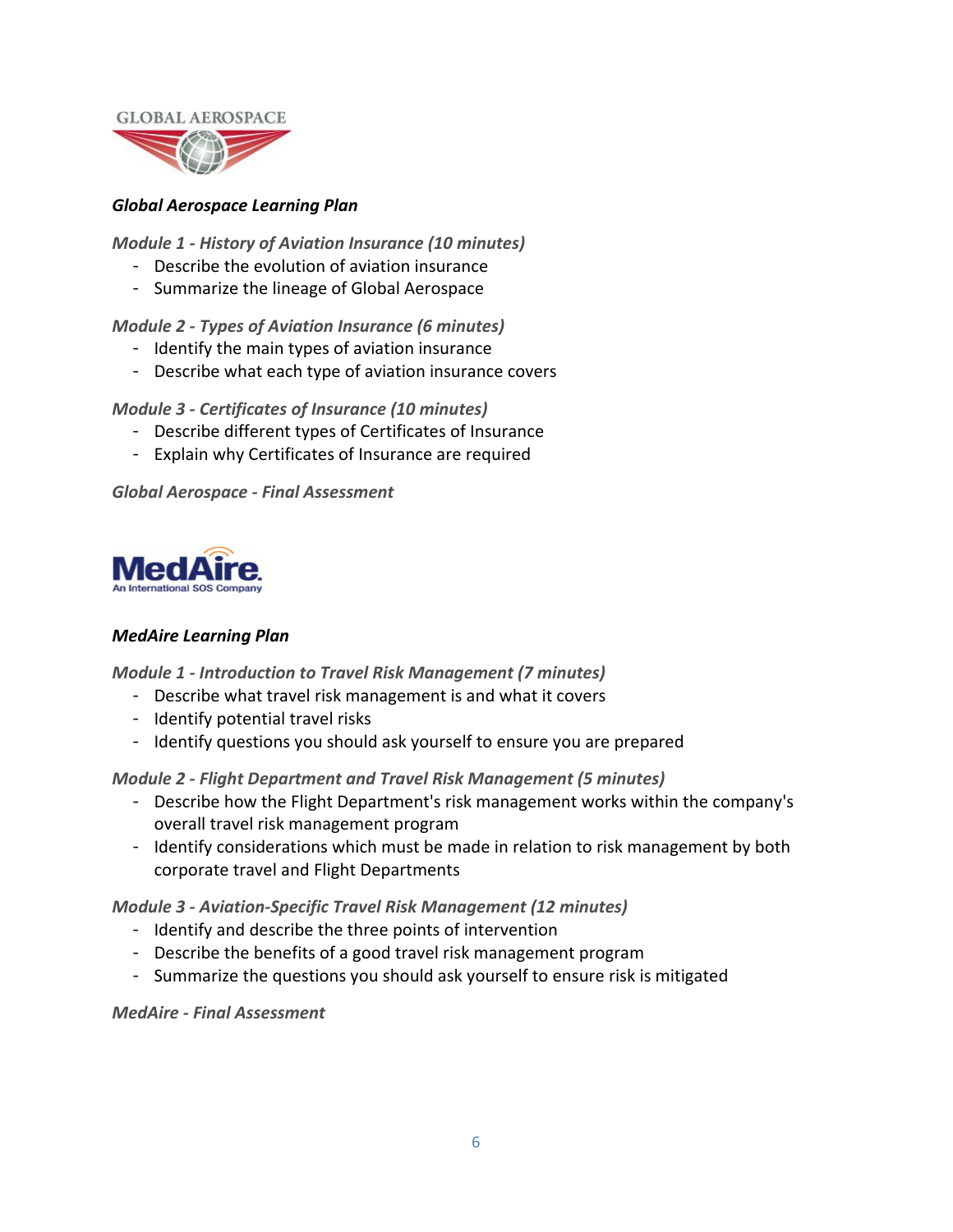

### *Prevailance Learning Plan*

<span id="page-6-0"></span>*Module 1 ‐ Introduction to Loss of Control – Inflight (10 minutes)*

- <sup>−</sup> State important facts about loss of control inflight
- <sup>−</sup> Explain how Automation and Technology have made it so easy for pilots to fly
- <sup>−</sup> Explain the concept of the operating envelope

# *Module 2 ‐ Improving the Pilot Training Paradigm with On‐Aircraft Training (10 minutes)*

- <sup>−</sup> The current pilot training paradigm
- <sup>−</sup> Stats that show the current paradigm is not working
- <sup>−</sup> The changes that will improve safety
- <sup>−</sup> Methods for making those changes

# *Module 3 ‐ Pilot Startle ‐ Defined and Mitigated (10 minutes)*

- <sup>−</sup> Define 'surprise' and 'startle'
- <sup>−</sup> Mitigate the effects of the 'startle' response

*Prevailance Aerospace ‐ Final Assessment*



# *Pulsar Learning Plan*

<span id="page-6-1"></span>*Module 1 ‐ The Science of Fatigue (15 minutes)*

- <sup>−</sup> Identify what fatigue is
- <sup>−</sup> Explain what causes fatigue

*Module 2 ‐ Operational Fatigue Risk (10 minutes)*

- <sup>−</sup> Define the causes of fatigue
- <sup>−</sup> Mitigate the effects of fatigue using a comprehensive fatigue risk management system

# *Module 3 ‐ Fatigue Risk Management (10 minutes)*

- <sup>−</sup> Define common patterns of fatigue
- <sup>−</sup> Utilize a fatigue risk management program to combat the effects of fatigue

#### *Module 4 ‐ Fitness For Duty (10 minutes)*

- <sup>−</sup> Define fitness for duty as a shared responsibility
- <sup>−</sup> Use the Psychomotor Vigilance Test (PVT) to test your levels of fatigue-induced impairment
- <sup>−</sup> *Pulsar Informatics ‐ Final Assessment*